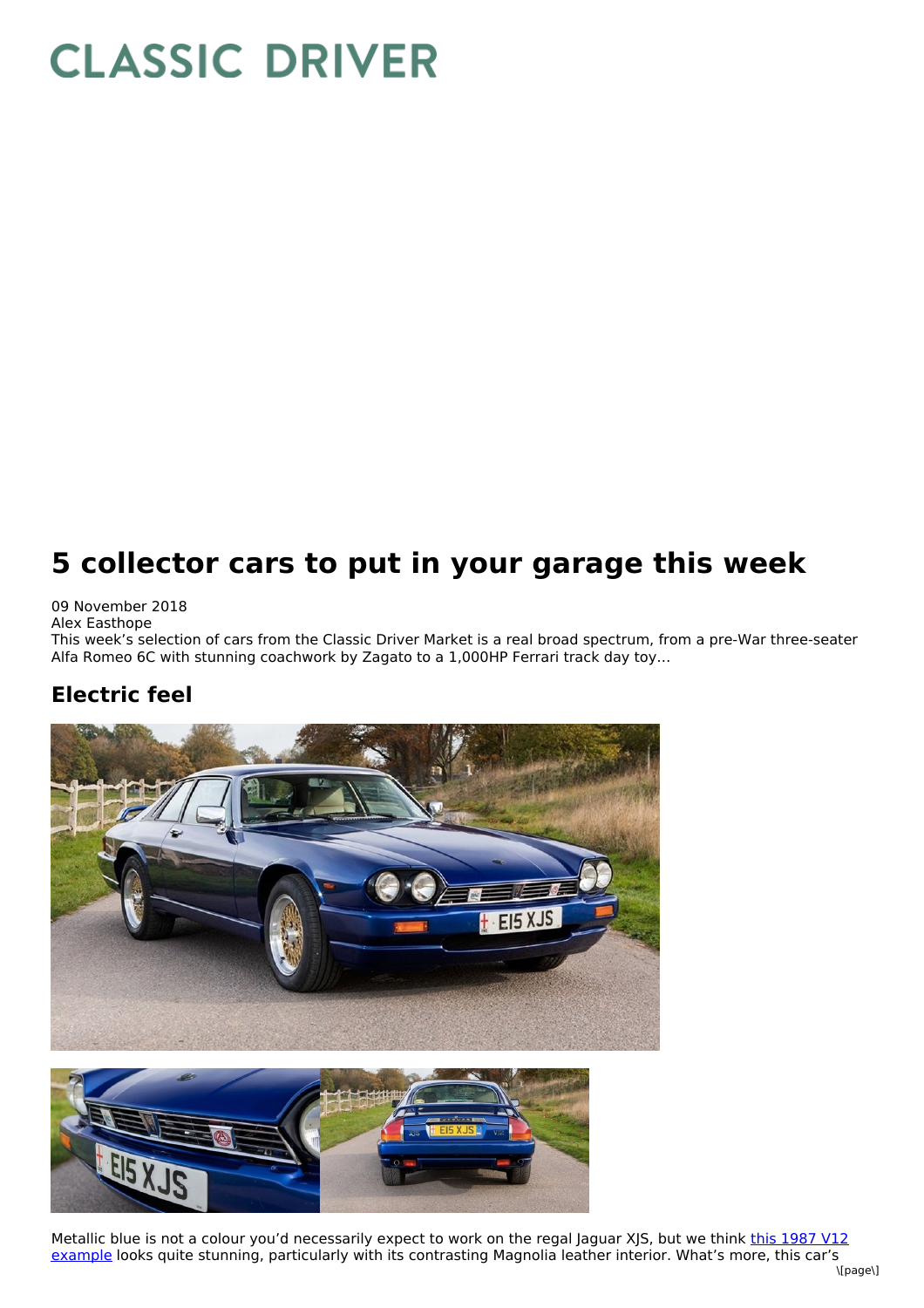been converted to a five-speed manual and fitted with the brutish TWR body kit and BBS-style wheels. Estimated at £13,000–16,000, that's a hell of a lot of car for the money…

### **Z for Zagato**





Hunting for a car with which to enter next year's Mille Miglia retrospective? Look no further than this sensational matching-numbers 1928 Alfa Romeo 6C 1500 [Zagato](https://www.classicdriver.com/en/car/alfa-romeo/6c/1928/579008) Tre Posti. What's more, with Zagato celebrating its centenary in 2019, this car would be a sure-fire entry into most of the special events, concours classes, and rallies that will no doubt be held to mark the occasion. It's eligible with a capital 'E'.

#### **Pure visual drama**



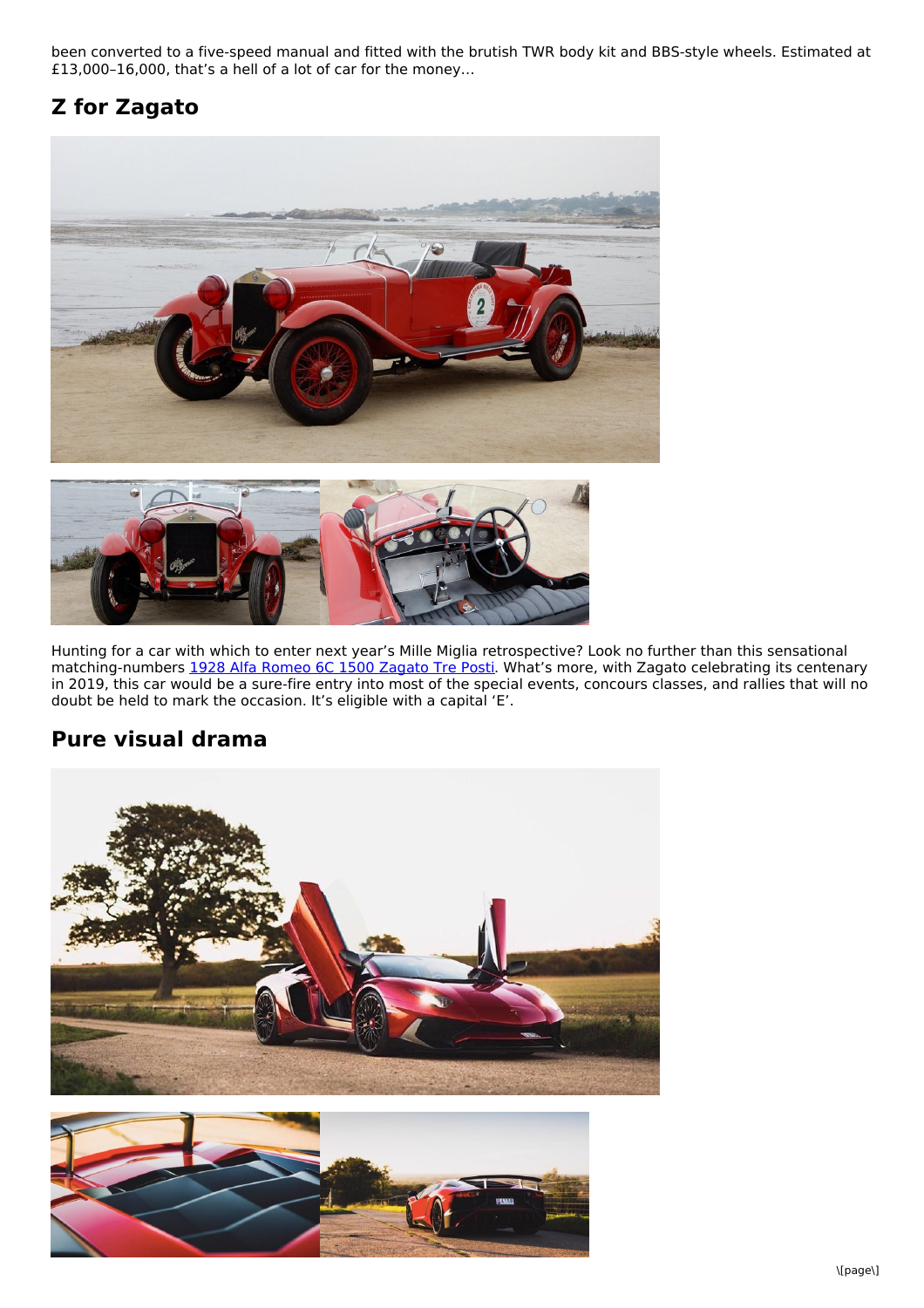Lamborghinis have always been cars with which to stand out. And though the Sant'Agata company is now owned and run by the Teutonic top brass at Audi, it's still capable of building cars destined for teenagers' bedroom walls around the world. Take the Aventador SV, for example – it's pure visual drama. It also looks particularly good in candy apple red, like this [low-mileage](https://www.classicdriver.com/en/car/lamborghini/aventador/2015/579011) example from 2015.

#### **Snowdon White**





You don't see many Aston Martins painted in Snowdon White. In fact, it's believed just 13 cars have ever left the factory in this shade, of which this [two-owner](https://www.classicdriver.com/en/car/aston-martin/v8-coupe/1999/578984) V8 Coupé from 1999 is one. Save for the blue-tinted headlights, which reminded us a little of Elton John's glasses, we think the shade accentuates the bold and elegant styling of the big Grand Tourer.

## **Special K**